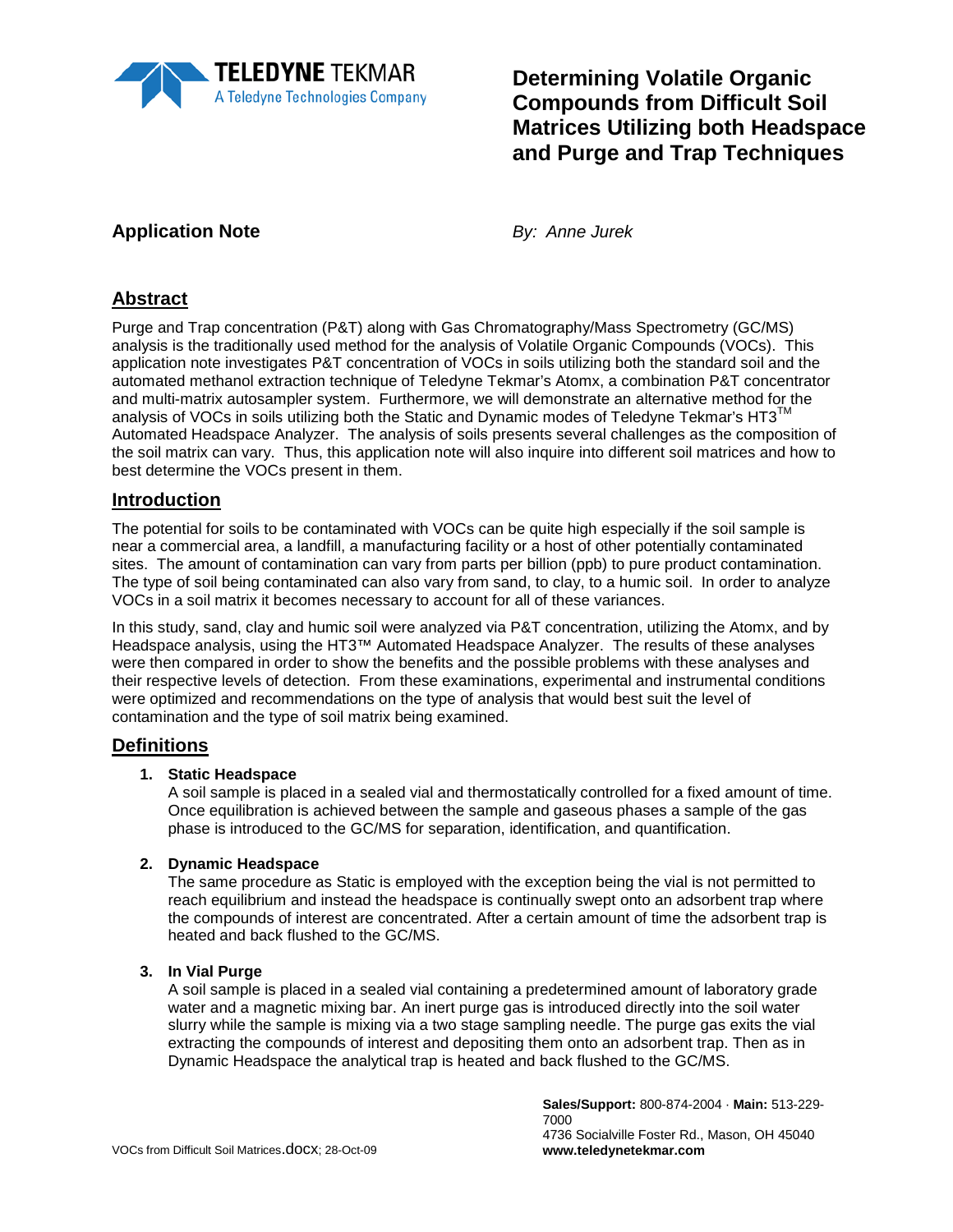#### 4. **Solvent Extraction**

A soil sample is placed in a vial containing a predetermined amount of solvent and mixed for a fixed amount of time. Once the compounds have diffused from the soil and into the solvent, an aliquot of the extract is transferred into laboratory grade water. The water and extract are then purged similarly as to the In Vial Purge with the difference being they are placed in a fritted glass sparger that increases surface interaction via the frit which finely divides the incoming purge gas. Desorption and transfer to the GC/MS is the same as the previously mentioned three techniques.

### **Experimental-Instrument Conditions**

The Atomx P&T Concentrator/Multimatrix Autosampler and the HT3™ Automated Headspace Analyzer were coupled to an Agilent 7890A GC and a 5975C inert XL MSD for these analyses. The Atomx and the HT3™ were both equipped with a #9 adsorbent trap. Tables 1 and 2 display the GC, MSD conditions while Tables 3 and 4 display the Atomx conditions for low and high level VOC analysis. The HT3 Automated Headspace Analyzer Static and Dynamic experimental conditions are listed in Tables 5 and 6 respectively.

| <b>GC Parameters</b> |                                                                                                   |  | <b>MSD Parameters</b>            |                 |
|----------------------|---------------------------------------------------------------------------------------------------|--|----------------------------------|-----------------|
| GC:                  | Agilent 7890A                                                                                     |  | MSD:                             | 5975C Inert XL  |
| Column:              | J&W Scientific DB-VRX 30m x 0.250mm<br>$x1.4$ um                                                  |  | Source:                          | $230^{\circ}$ C |
| Oven<br>Program:     | 35°C for 4 min; 16°C/min to 85°C for 0 min;<br>30°C /min to 210°C for 3 min, 14.29 min<br>runtime |  | Quad:                            | $150^{\circ}$ C |
| Inlet:               | $220^{\circ}$ C                                                                                   |  | Solvent Delay:                   | $0.5$ min       |
| Column Flow          | 1.2mL/min                                                                                         |  | Scan Range:                      | $m/z$ 35-300    |
| Gas:                 | Helium                                                                                            |  | Scans:                           | 4.51 scans/sec  |
| Split:               | 80:1                                                                                              |  | Threshold:                       | 400             |
| Pressure:            | 9.3 psi                                                                                           |  | <b>MS</b> Transfer<br>Line Temp. | $230^{\circ}$ C |
| Inlet                | Split/Splitless                                                                                   |  |                                  |                 |

|  | Tables 1 & 2: GC and MSD Parameters |  |
|--|-------------------------------------|--|
|--|-------------------------------------|--|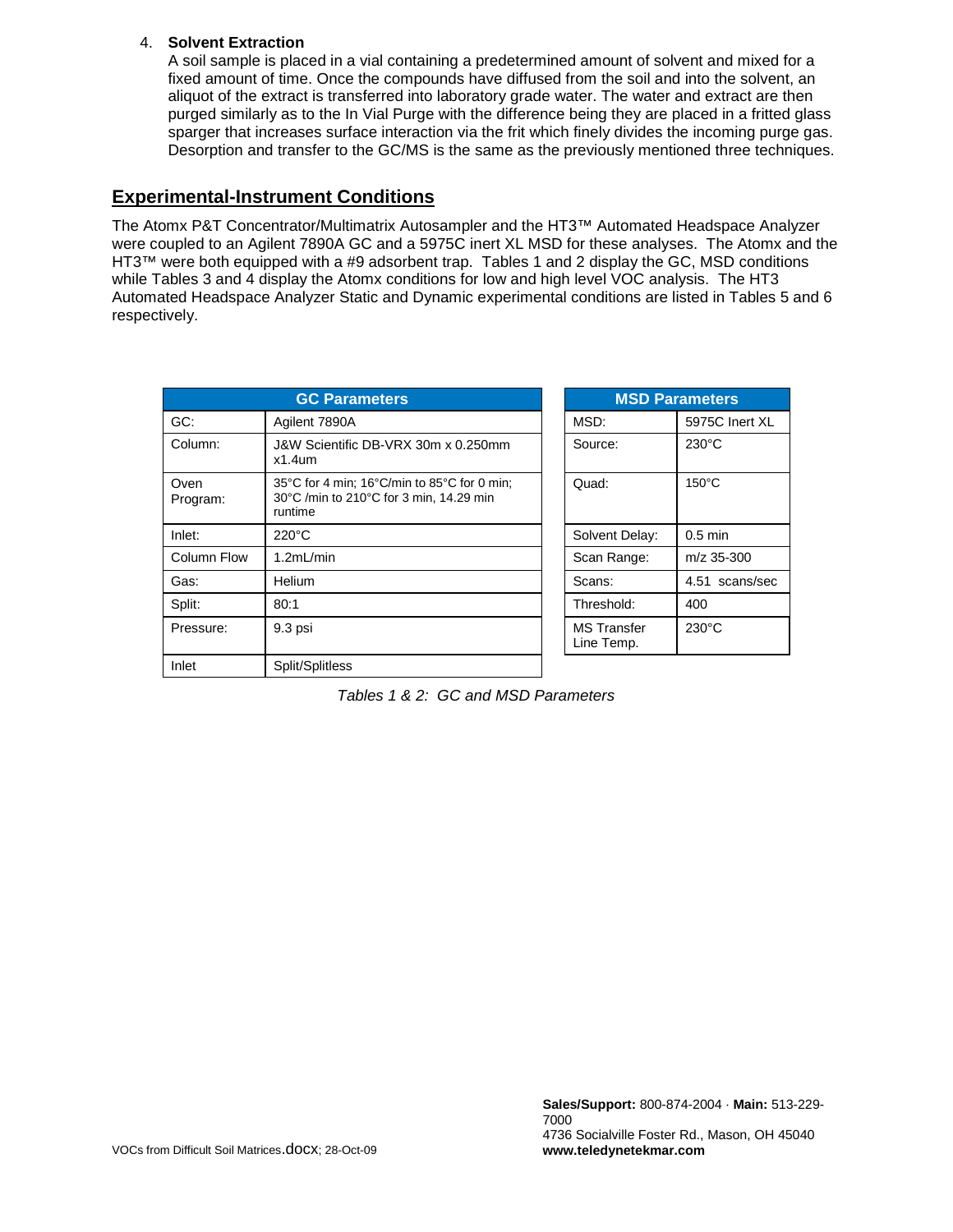| <b>Atomx Solvent Extraction Parameters</b> |                 |                                     |                        |  |
|--------------------------------------------|-----------------|-------------------------------------|------------------------|--|
| <b>Variable</b>                            | <b>Value</b>    | <b>Variable</b>                     | <b>Value</b>           |  |
| Valve Oven Temp                            | $140^{\circ}$ C | Dry Purge Flow                      | 100mL/min              |  |
| <b>Transfer Line Temp</b>                  | $140^{\circ}$ C | Dry Purge Temp                      | $20^{\circ}$ C         |  |
| Sample Mount Temp                          | $90^{\circ}$ C  | <b>Methanol Needle Rinse</b>        | On                     |  |
| Water Heater Temp                          | $90^{\circ}$ C  | <b>Methanol Needle Rinse Volume</b> | <b>Varied</b>          |  |
| Soil Valve Temp                            | $100^{\circ}$ C | Water Needle Rinse Volume           | $7.0m$ L               |  |
| <b>Standby Flow</b>                        | 10mL/ min       | <b>Sweep Needle Time</b>            | <b>Varied</b>          |  |
| Purge Ready Temp                           | $40^{\circ}$ C  | Desorb Preheat Temp                 | $245^{\circ}$ C        |  |
| Condensate Trap Standby                    | $45^{\circ}$ C  | <b>GC Start Signal</b>              | <b>Start of Desorb</b> |  |
| Presweep Time                              | $0.25$ min      | Desorb Time                         | 2.00 min               |  |
| Methanol Volume                            | $0.0m$ L        | Drain Flow                          | 300mL/min              |  |
| Sparge Vessel Heater                       | Off             | Desorb Temp                         | $250^{\circ}$ C        |  |
| Sparge Vessel Temp                         | $20^{\circ}$ C  | <b>Methanol Glass Rinse</b>         | On                     |  |
| Prepurge Time                              | $0.00$ min      | Number of Methanol Glass Rinses     | 1                      |  |
| Prepurge Flow                              | 0mL/min         | <b>Methanol Glass Rinse Volume</b>  | 3.0 <sub>m</sub>       |  |
| <b>Sample Mix Speed</b>                    | <b>Varied</b>   | Number Of Bake Rinses               | 1                      |  |
| <b>Sample Mix Time</b>                     | Varied          | Water Bake Rinse Volume             | $7.0m$ L               |  |
| <b>Sample Mix Settle Time</b>              | Varied          | <b>Bake Rinse Sweep Time</b>        | $0.25$ min             |  |
| Sample Sweep Time                          | $0.25$ min      | <b>Bake Rinse Sweep Flow</b>        | 100mL/min              |  |
| Sample Sweep Flow                          | 100mL/min       | <b>Bake Rinse Drain Time</b>        | $0.40$ min             |  |
| Purge Time                                 | 11.00 min       | <b>Bake Time</b>                    | 4.00 min               |  |
| Purge Flow                                 | 40mL/min        | <b>Bake Flow</b>                    | 250mL/min              |  |
| Purge Temp                                 | $20^{\circ}$ C  | <b>Bake Temp</b>                    | 280°C                  |  |
| Condensate Purge Temp                      | $20^{\circ}$ C  | Condensate Bake Temp                | 200°C                  |  |
| Dry Purge Time                             | $1.00$ min      |                                     |                        |  |

*Table 3: Atomx High Level, Solvent Extraction, VOC Parameters (Parameters highlighted in yellow were varied and dependant on the soil matrix.)*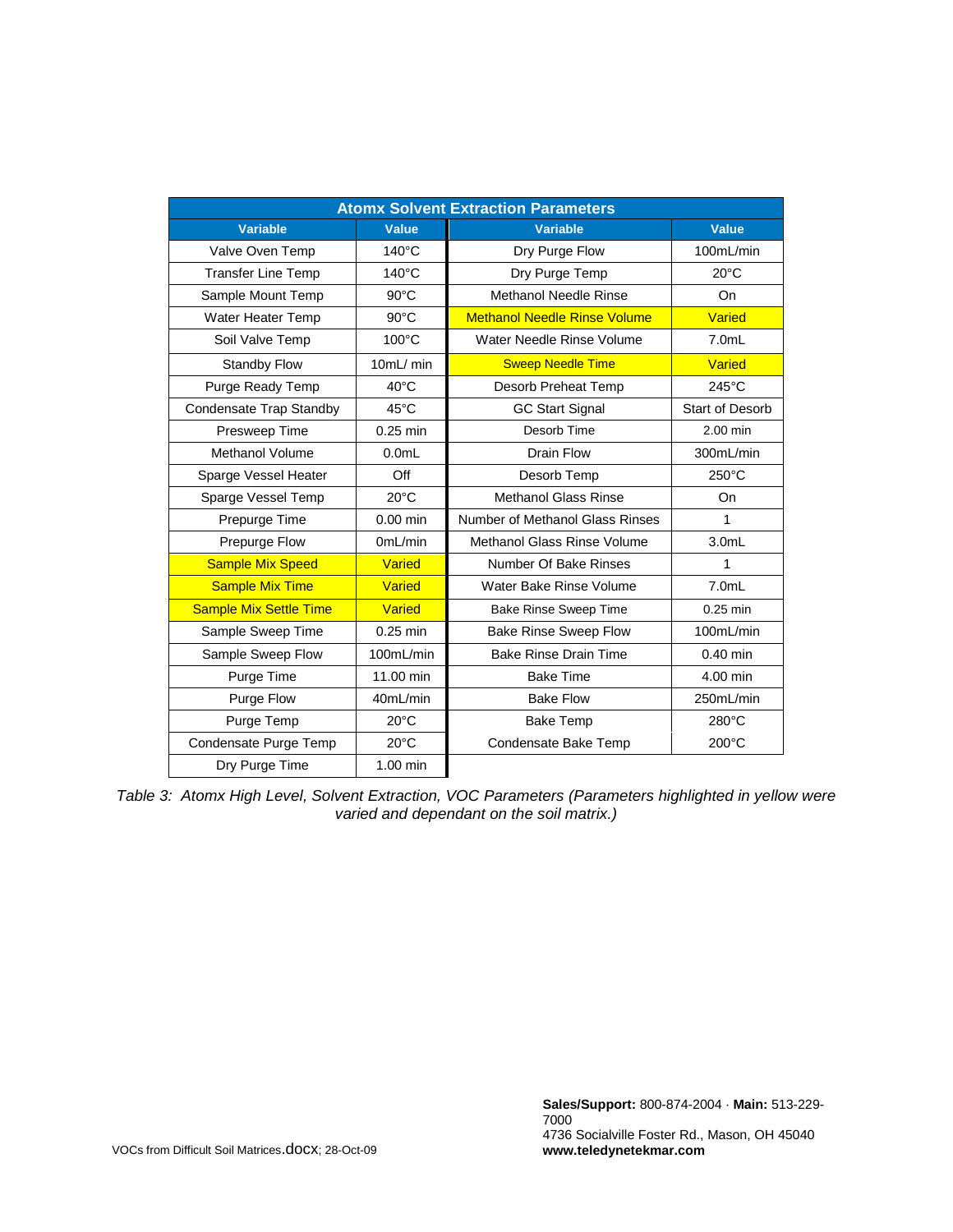| <b>Atomx Low Level Soil Parameters</b> |                 |                                     |                 |  |  |
|----------------------------------------|-----------------|-------------------------------------|-----------------|--|--|
| <b>Variable</b>                        | <b>Value</b>    | <b>Variable</b>                     | Value           |  |  |
| Valve Oven Temp                        | $140^{\circ}$ C | Purge Time                          | 11.0 min        |  |  |
| <b>Transfer Line Temp</b>              | $140^{\circ}$ C | Purge Flow                          | 40mL/min        |  |  |
| Sample Mount Temp                      | $90^{\circ}$ C  | Purge Temp                          | $20^{\circ}$ C  |  |  |
| Water Heater Temp                      | $90^{\circ}$ C  | Condensate Purge Temp               | $20^{\circ}$ C  |  |  |
| Sample Vial Temp                       | $40^{\circ}$ C  | Dry Purge Time                      | $2.00$ min      |  |  |
| Prepurge Time                          | $0.00$ min      | Dry Purge Flow                      | 100mL/min       |  |  |
| Prepurge Flow                          | OmL/min         | Dry Purge Temp                      | $20^{\circ}$ C  |  |  |
| Preheat Mix Speed                      | Slow            | Methanol Needle Rinse               | On              |  |  |
| Sample Preheat Time                    | $0.00$ min      | <b>Methanol Needle Rinse Volume</b> | <b>Varied</b>   |  |  |
| Soil Valve Temp                        | $100^{\circ}$ C | Water Needle Rinse Volume           | $7.0m$ L        |  |  |
| <b>Standby Flow</b>                    | 10mL/min        | <b>Sweep Needle Time</b>            | <b>Varied</b>   |  |  |
| Purge Ready Temp                       | $40^{\circ}$ C  | Desorb Preheat Temp                 | $245^{\circ}$ C |  |  |
| <b>Condensate Temp</b><br>Standby      | $45^{\circ}$ C  | <b>GC Start Signal</b>              | Start of Desorb |  |  |
| Presweep Time                          | $0.25$ min      | Desorb Time                         | 2.00 min        |  |  |
| <b>Water Volume</b>                    | Varied          | Drain Flow                          | 300mL/min       |  |  |
| Sweep Water Time                       | $0.25$ min      | Desorb Temp                         | $250^{\circ}$ C |  |  |
| Sweep Water Flow                       | 100mL/min       | <b>Bake Time</b>                    | 4.00 min        |  |  |
| Sparge Vessel Heater                   | Off             | <b>Bake Flow</b>                    | 250mL/min       |  |  |
| Sparge Vessel Temp                     | $20^{\circ}$ C  | <b>Bake Temp</b>                    | $280^{\circ}$ C |  |  |
| <b>Purge Mix Speed</b>                 | Varied          | Condensate Bake Temp                | $200^{\circ}$ C |  |  |

*Table 4: Atomx Low Level VOC Parameters (Parameters highlighted in yellow were varied and dependant on the soil matrix.)*

| <b>HT3 Static Parameters</b> |                 |                           |               |  |
|------------------------------|-----------------|---------------------------|---------------|--|
| <b>Variable</b>              | <b>Value</b>    | <b>Variable</b>           | <b>Value</b>  |  |
| <b>Constant Heat Time</b>    | On              | <b>Mixing Time</b>        | <b>Varied</b> |  |
| G.C. Cycle Time              | 30.00 min       | <b>Mixing Level</b>       | Varied        |  |
| Valve Oven Temp              | $125^{\circ}$ C | Mixer Stabilize Time      | $0.50$ min    |  |
| <b>Transfer Line Temp</b>    | $125^{\circ}$ C | <b>Pressurize</b>         | <b>Varied</b> |  |
| Standby Flow Rate            | 50mL/min        | Pressurize Time           | $1.50$ min    |  |
| <b>Platen/Sample Temp</b>    | Varied          | Pressurize Equil. Time    | $0.50$ min    |  |
| Platen Temp Equil. Time      | $1.00$ min      | <b>Loop Fill Pressure</b> | <b>Varied</b> |  |
| <b>Sample Equil. Time</b>    | <b>Varied</b>   | Loop Fill Time            | $0.50$ min    |  |
| Mixer                        | On              | <b>Inject Time</b>        | $1.00$ min    |  |

*Table 5: HT3™ Static Headspace Parameters (Parameters highlighted in yellow were varied and dependant on the soil matrix.)*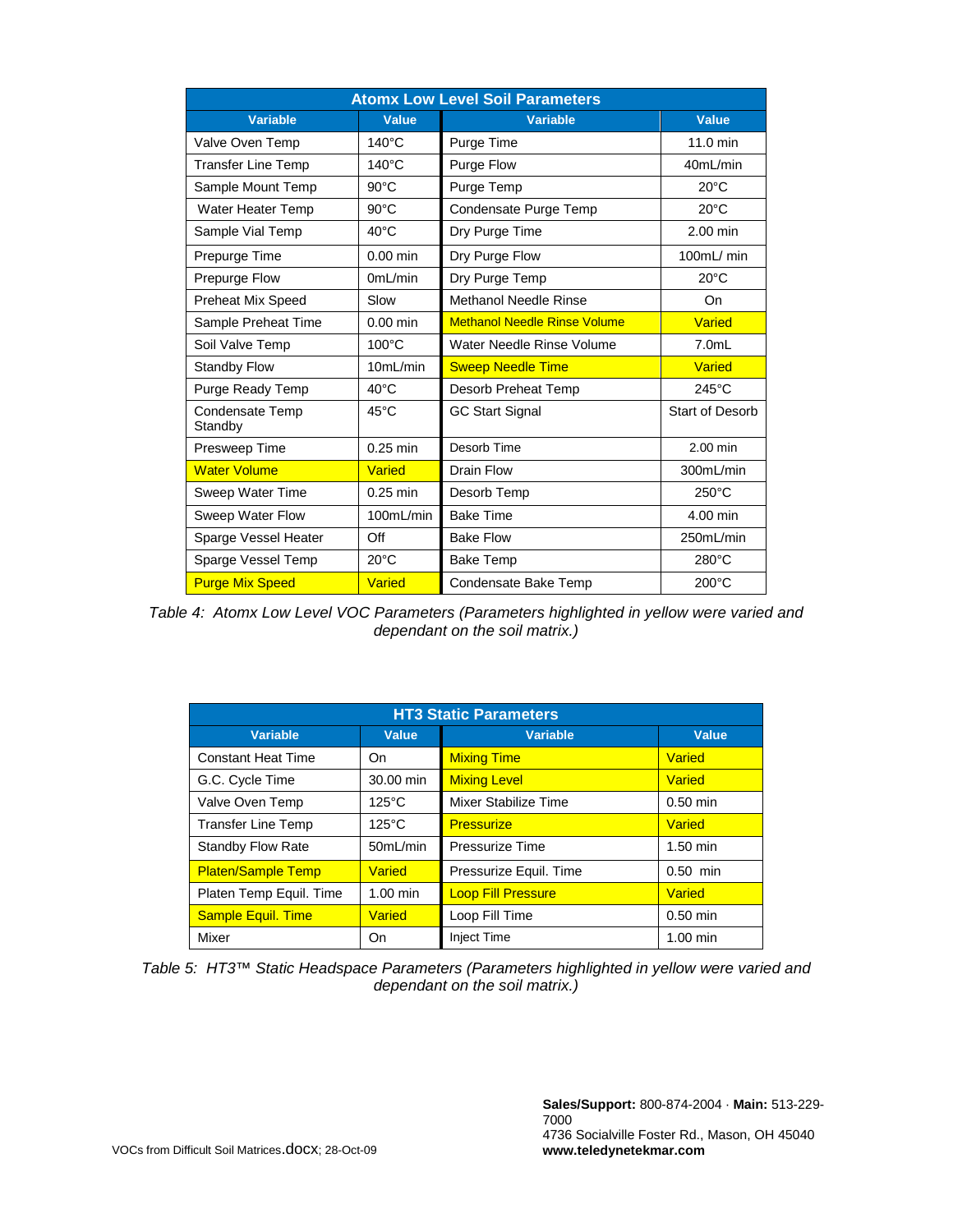| <b>HT3 Dynamic Parameters</b> |                 |                        |                 |  |
|-------------------------------|-----------------|------------------------|-----------------|--|
| <b>Variable</b>               | Value           | <b>Variable</b>        | <b>Value</b>    |  |
| Valve Oven Temp               | $125^{\circ}$ C | <b>Sweep Flow Rate</b> | Varied          |  |
| <b>Transfer Line Temp</b>     | $125^{\circ}$ C | <b>Sweep Flow Time</b> | <b>Varied</b>   |  |
| Standby Flow Rate             | 40mL/min        | <b>Dry Purge Time</b>  | <b>Varied</b>   |  |
| <b>Trap Standby Temp</b>      | $30^{\circ}$ C  | Dry Purge Flow         | 100mL/min       |  |
| Trap Sweep Temp               | $0^{\circ}$ C   | Dry Purge Temp         | $25^{\circ}$ C  |  |
| <b>Platen/Sample Temp</b>     | <b>Varied</b>   | Desorb Preheat         | $255^{\circ}$ C |  |
| Sample Preheat Time           | 20.00 min       | Desorb Temp            | $260^{\circ}$ C |  |
| <b>Preheat Mixer</b>          | On              | Desorb Time            | $2.00$ min      |  |
| <b>Preheat Mixing Level</b>   | Varied          | Trap Bake Temp         | $300^{\circ}$ C |  |
| <b>Preheat Mixing Time</b>    | <b>Varied</b>   | Trap Bake Time         | 5.00 min        |  |
| Preheat Mixer Stabilize Time  | $0.50$ min      | <b>Trap Bake Flow</b>  | 450mL/min       |  |

*Table 6: HT3™ Dynamic Headspace Parameters (Parameters highlighted in yellow were varied and dependant on the soil matrix.)*

## **Calibration**

A 50ppb working calibration stock standard was prepared in methanol. The low level soil curve range for the in vial purge analysis utilizing Purge and Trap was 1.0-200ppb. Solvent extraction was used for the high level soil curve. The range for the solvent extraction curve was also 1.0-200ppb as the samples are at a 100 times dilution. The static headspace curve had a range of 50ppb-2.0ppm and the dynamic headspace curve range was 5.0ppb-200ppb. All of the calibration data was analyzed using Agilent Chemstation software.

### **Results**

#### **Sand Matrix**

Baked sand was used for the sand matrix. There were a few advantages to the sand matrix the first being that the VOCs extracted into the solvent very well when using the P&T solvent extraction technique. Second most of the VOCs purged out of the sand during the in vial purge of the low level P&T analysis. Finally, most of the VOCs swept into headspace well during static and dynamic headspace analysis however, de-ionized water needed to be added to the matrix in order to better release the compounds into the headspace. The main disadvantage of the sand matrix was the interaction of the polar VOCs with the sand. These interactions caused inconsistent recoveries of these compounds during both static and dynamic headspace analysis, see figures 1 and 2. In addition, compounds with higher boiling points showed less recoveries when compared with the aqueous standard for the in vial purge as seen in figure 3. Solvent extraction, however, exhibited no issues with any of the VOCs and gave consistent recoveries for all of the compounds analyzed, see figure 4.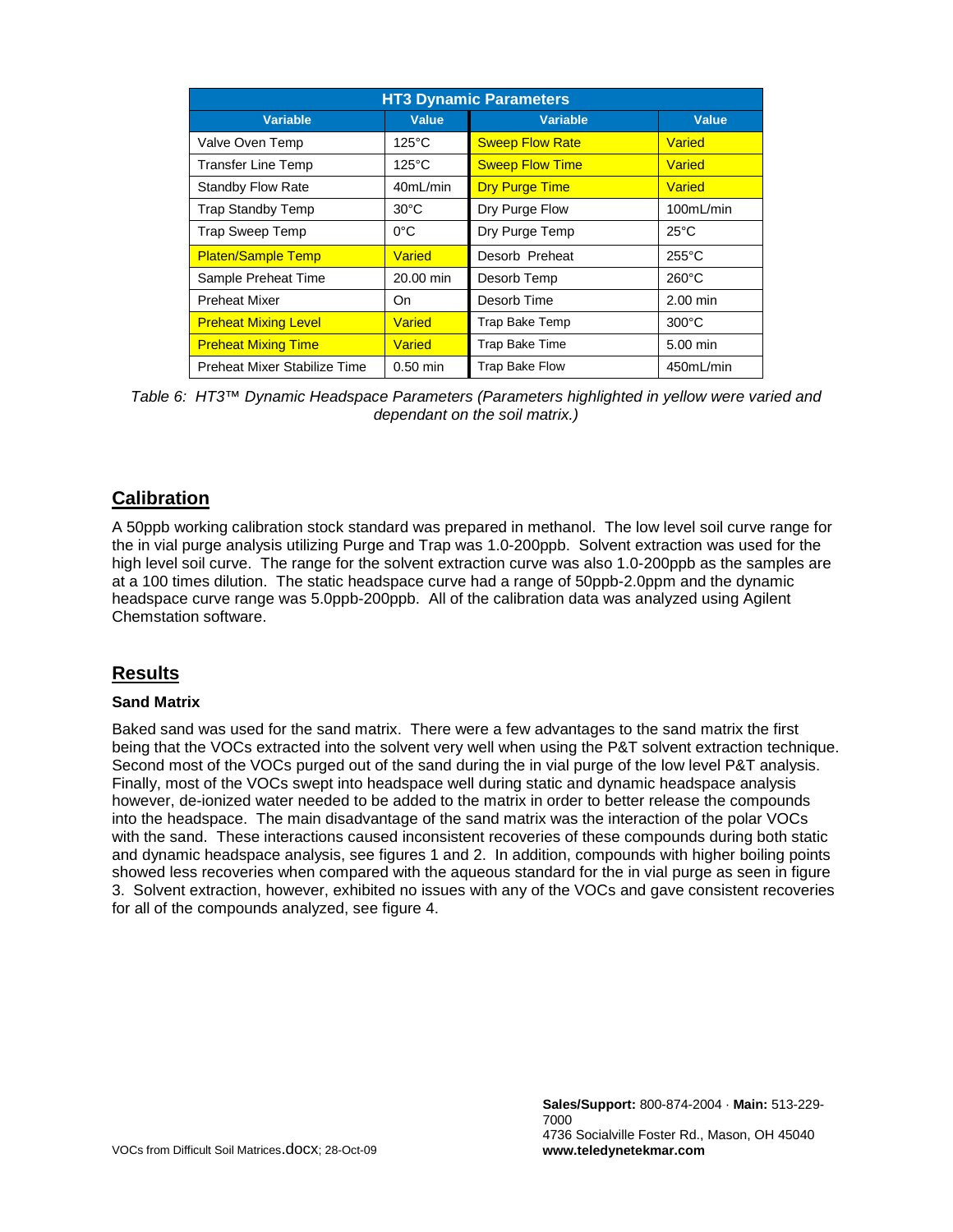

*Figure 1: Overlay of 1ppm Static Headspace Sand Matrix Sample (red) and Static Headspace VOC Cal Standard (blue)*



*VOC Cal Standard (blue)*

**Sales/Support:** 800-874-2004 · **Main:** 513-229- 7000 4736 Socialville Foster Rd., Mason, OH 45040 **www.teledynetekmar.com**

VOCs from Difficult Soil Matrices.docx; 28-Oct-09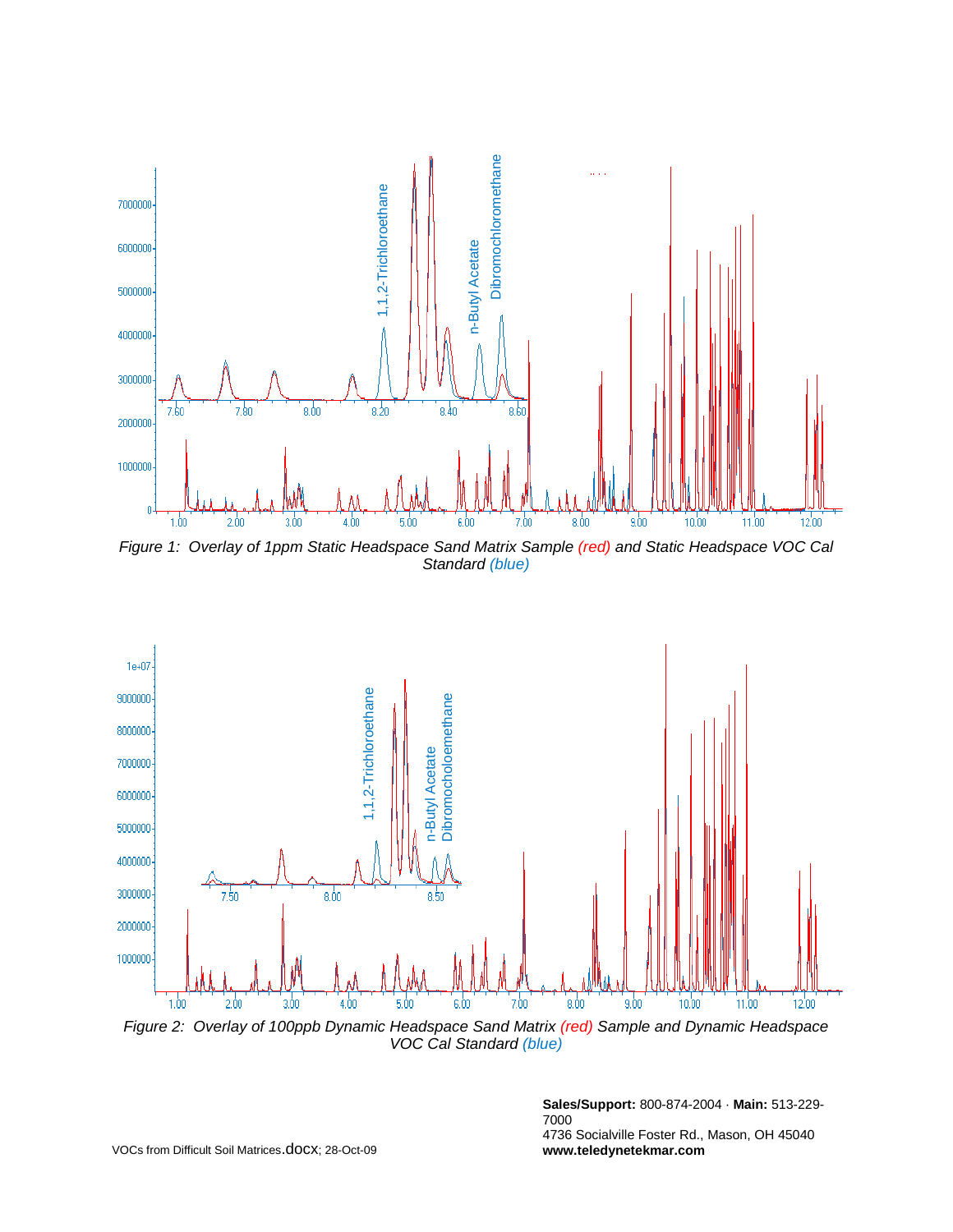

*Figure 3: 50ppb Chromatogram Overlay of Low VOC Sand (red) and Low VOC Cal Standard (blue)*



*Figure 4: 50ppb Chromatogram Overlay of Solvent Extracted VOC Sand (red) and High VOC Cal Standard (blue)*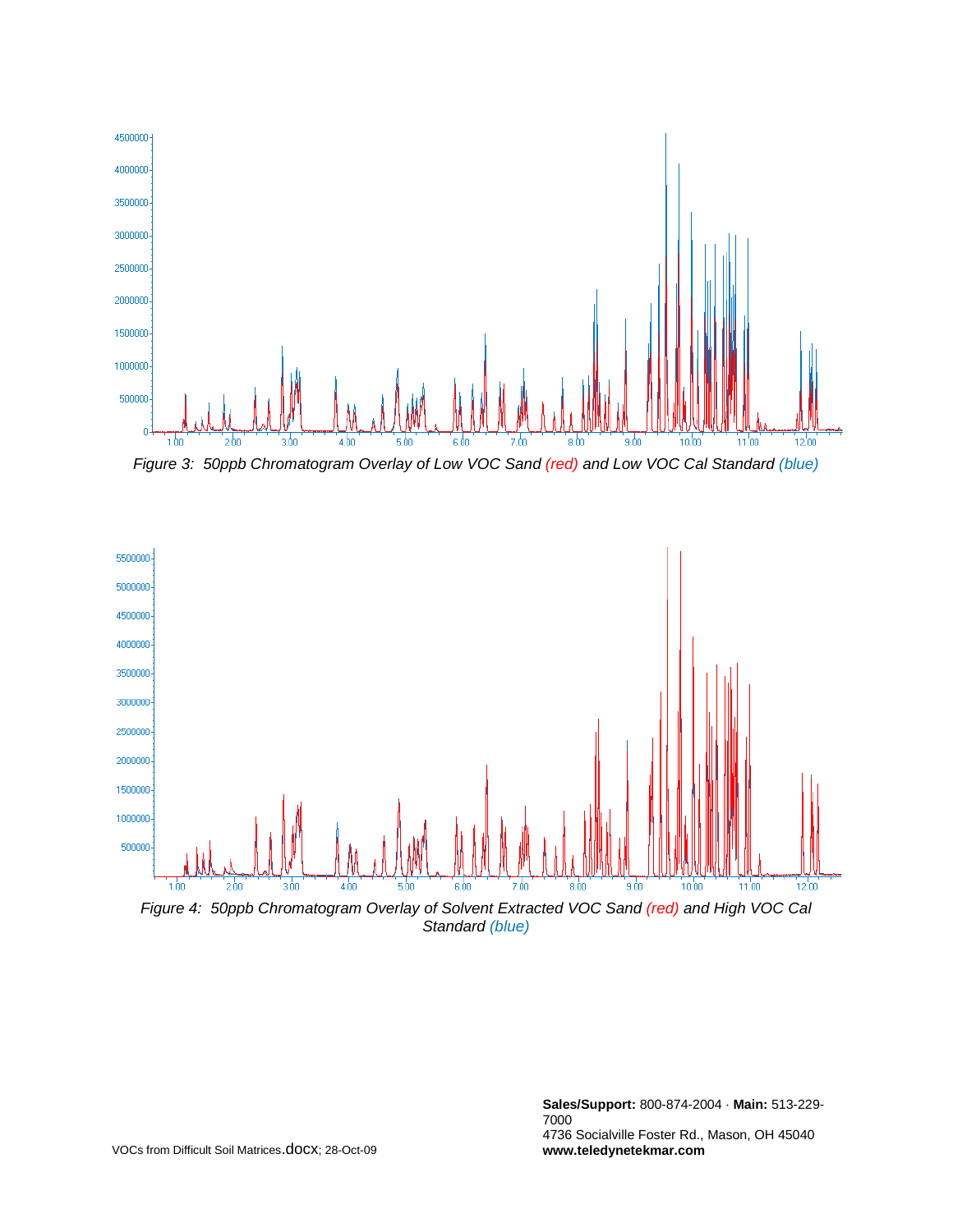#### **Clay Matrix**

Natural clay was used for the clay matrix. The clay matrix proved to have several advantages. The VOCs went into headspace very well with the addition of de-ionized water. However, due to some breakthrough, there was some loss of compound recovery with the lighter compounds, see figures 5 and 6. In addition, the VOCs extracted well for both the low level, in vial purge, and high level, solvent extraction, P&T analyses with no loss of the lighter VOCs, see figures 7 and 8. The central drawback for extracting VOCs out of a clay matrix for both headspace and P&T analyses was the longer agitation times and more vigorous mixing required for compound extraction.



*Figure 5: Overlay of 1ppm Static Headspace Clay Matrix Sample (red) and Static Headspace VOC Cal Standard (blue)*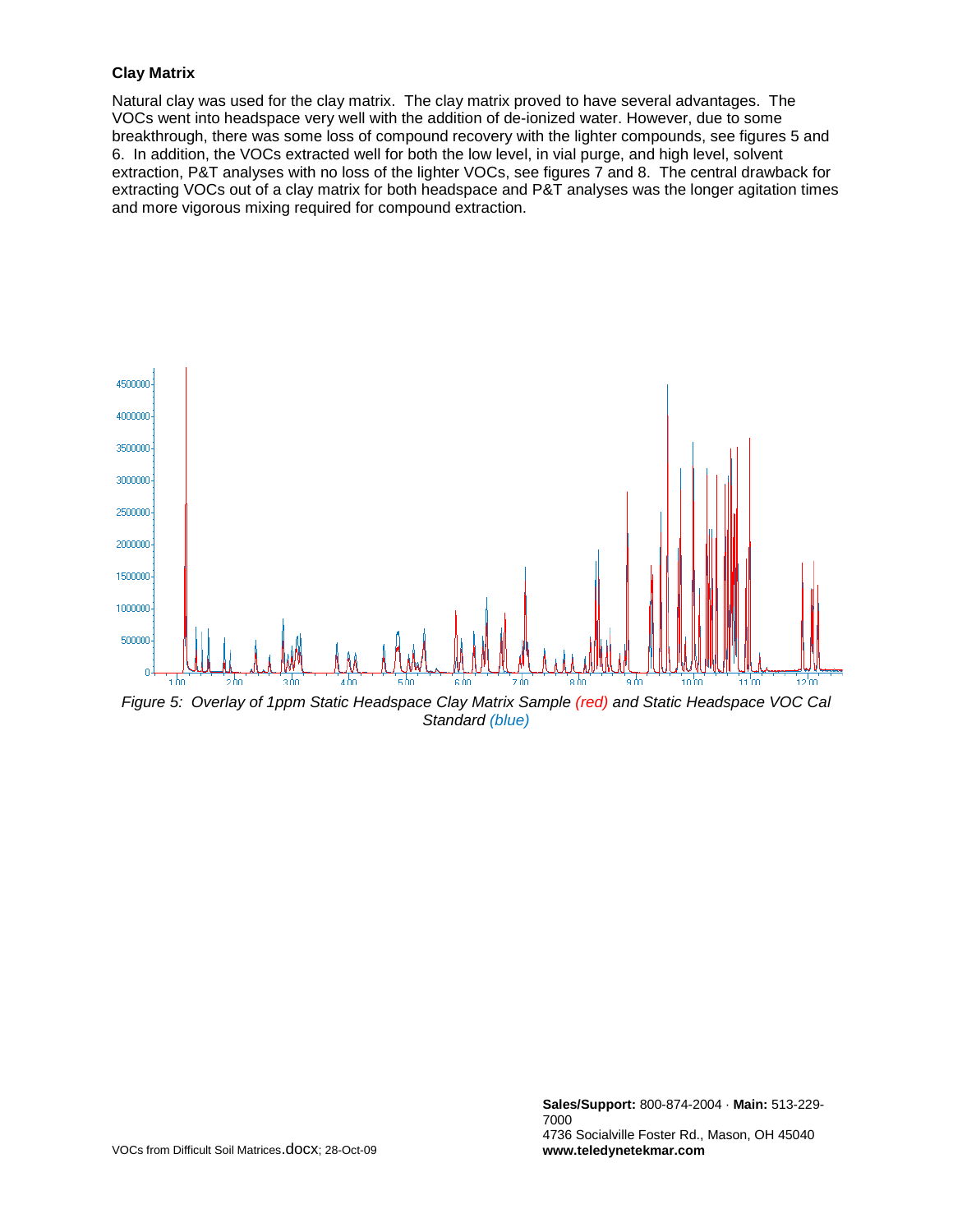

*VOC Cal Standard (blue)*



*Figure 7: 50ppb Chromatogram Overlay of Low VOC Clay (red) and Low VOC Cal Standard (blue)*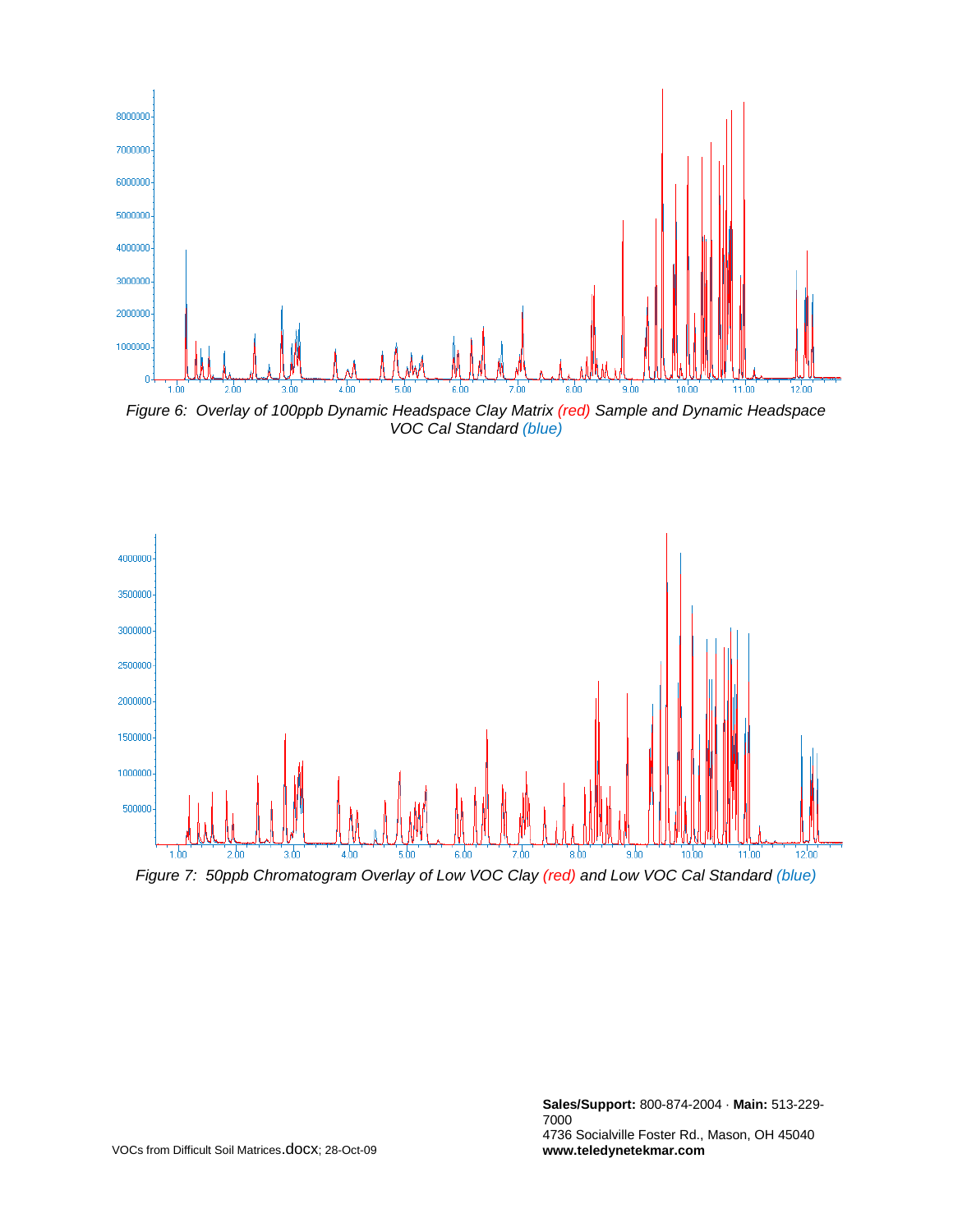

*Figure 8: 50ppb Chromatogram Overlay of Solvent Extracted VOC Clay (red) and High VOC Cal Standard (blue)*

#### **Soil Matrix**

Humic soil was used for the soil matrix. The humic soil was very absorbent and proved to be the most difficult matrix to extract VOCs from. The only advantage to this matrix is that the VOCs extracted into solvent very well and proved to have consistent recoveries, see Figure 12. However, there were several disadvantages to this matrix. First of all, the soil readily absorbed both de-ionized water and solvent, so all of the samples needed to be diluted further than the sand and clay matrices. Secondly, since the soil was light and did not settle well after mixing, the settle times and the sweep times had to be increased in order to achieve better VOC recoveries. In the case of P&T, a longer time was required to sweep the needle along with a larger solvent rinse of the needle in order to ensure system cleanliness. Finally, the matrix interfered with the heavier VOCs migration into headspace, see figures 9 and 10, and the purge efficiency of the heavier compounds for low level VOC P&T, see figure 11. Thus, the recoveries for the heavier VOCs were inconsistent for all of the analyses with the exception being solvent extraction.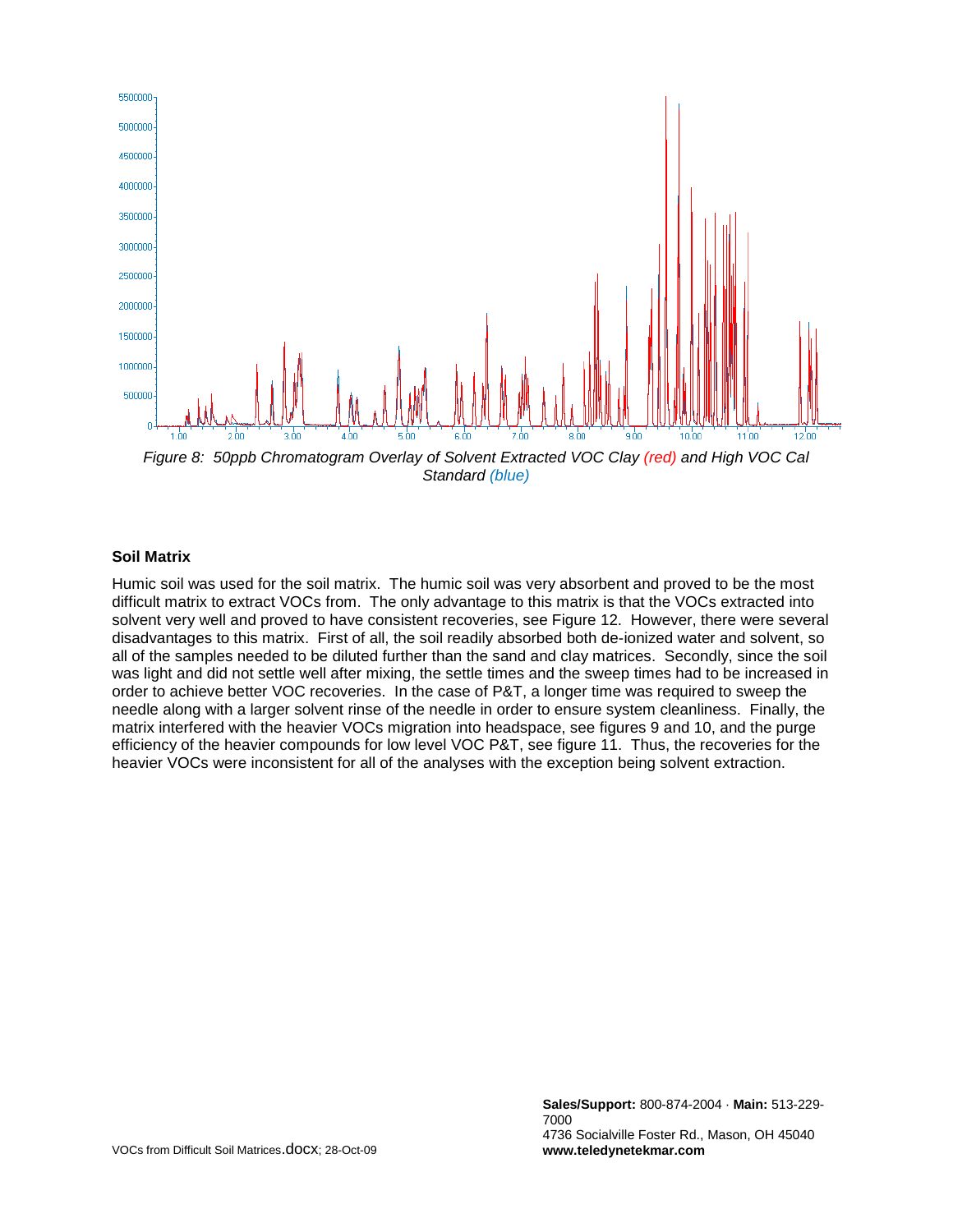

*Figure 9: Overlay of 1ppm Static Headspace Soil Matrix Sample (red) and Static Headspace VOC Cal Standard (blue)*



*Figure 10: Overlay of 100ppb Dynamic Headspace Soil Matrix (red) Sample and Dynamic Headspace VOC Cal Standard (blue)*

**Sales/Support:** 800-874-2004 · **Main:** 513-229- 7000 4736 Socialville Foster Rd., Mason, OH 45040 **www.teledynetekmar.com**

VOCs from Difficult Soil Matrices.docx; 28-Oct-09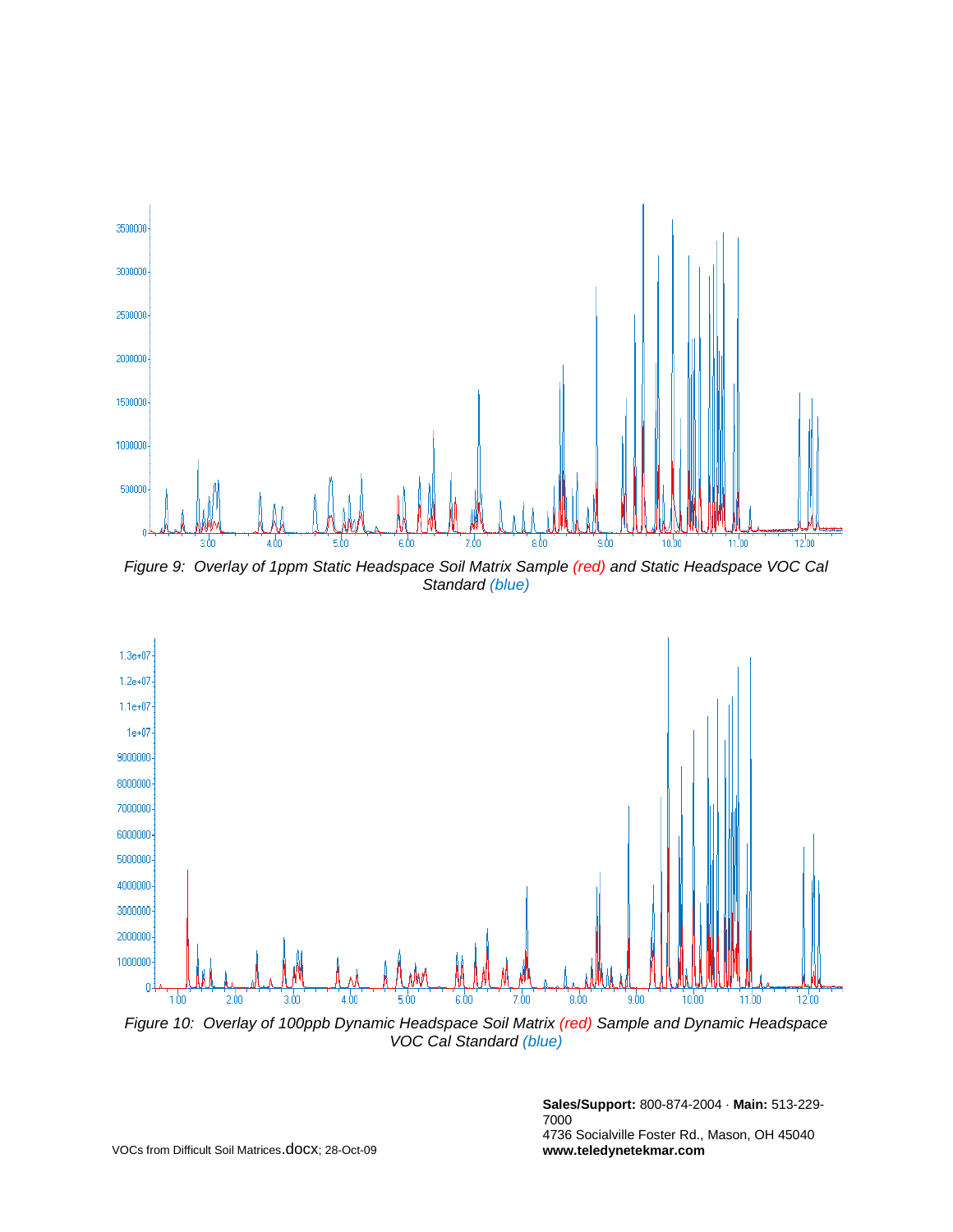

*Figure 11: 50ppb Chromatogram Overlay of Low VOC Soil (red) and Low VOC Cal Standard (blue)*



**Sales/Support:** 800-874-2004 · **Main:** 513-229- 7000 4736 Socialville Foster Rd., Mason, OH 45040 **www.teledynetekmar.com**

VOCs from Difficult Soil Matrices.docx; 28-Oct-09